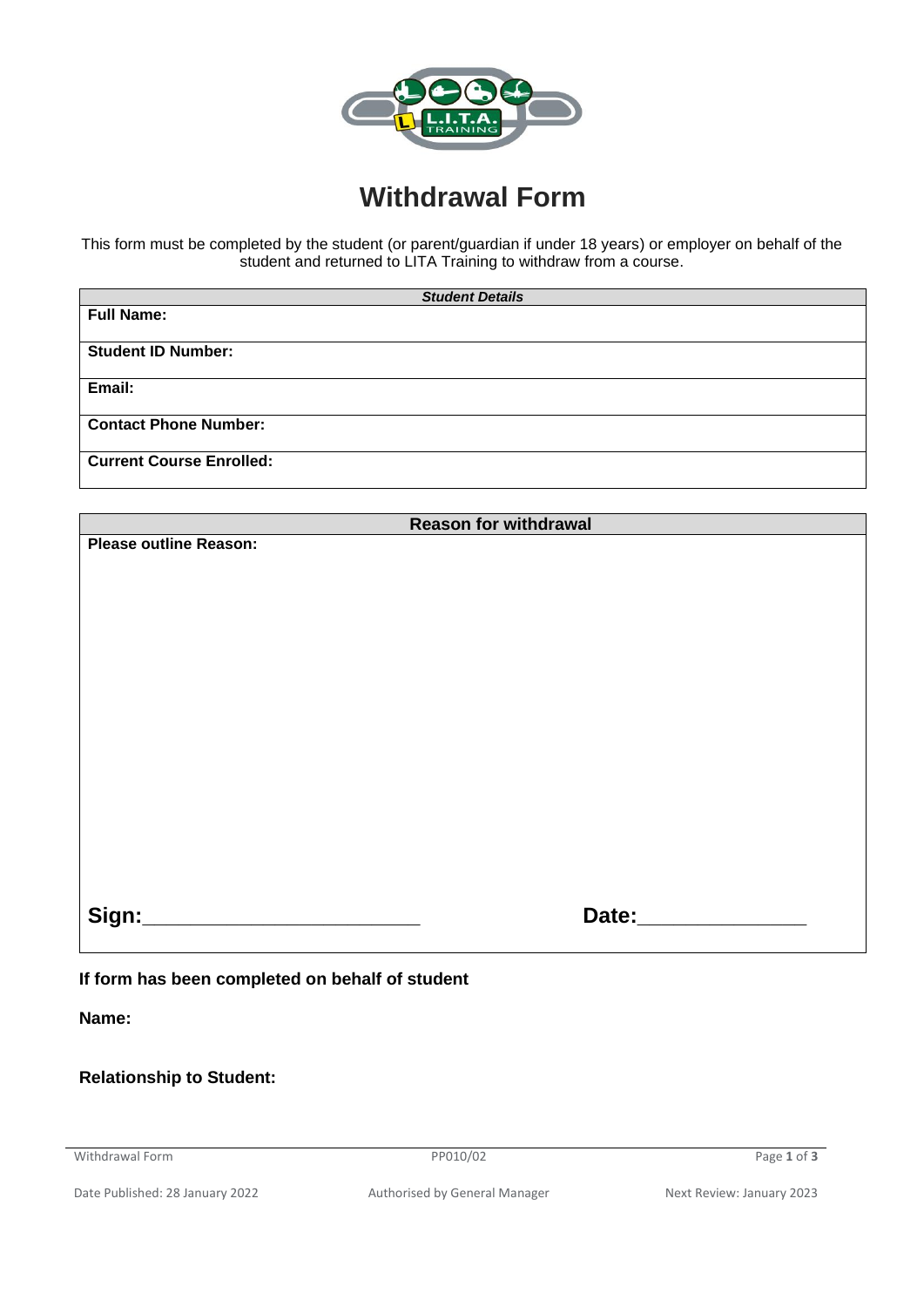

| Refund Details - if applicable     |                       |                                     |             |                     |  |  |
|------------------------------------|-----------------------|-------------------------------------|-------------|---------------------|--|--|
| Please tick:                       |                       | <b>Refund</b>                       |             | <b>Credit Note</b>  |  |  |
| Preferred Method of Refund (tick): |                       |                                     |             |                     |  |  |
|                                    | Cheque                |                                     |             |                     |  |  |
|                                    | <b>Credit Card</b>    | Master Card<br>Visa<br>(circle one) | Card No:    | <b>Expiry Date:</b> |  |  |
|                                    | <b>Bank Deposit</b>   | BSB:                                | Account No: | Bank:               |  |  |
|                                    | Account Name in Full: |                                     |             |                     |  |  |

| <b>Office Use Only: Withdrawal and Other Reason</b>                                                                                    |                                                                                                                                                                                                                                   |  |  |  |  |
|----------------------------------------------------------------------------------------------------------------------------------------|-----------------------------------------------------------------------------------------------------------------------------------------------------------------------------------------------------------------------------------|--|--|--|--|
| Date Received: _____________________                                                                                                   |                                                                                                                                                                                                                                   |  |  |  |  |
| <b>Approval/Not Approval Decision:</b>                                                                                                 |                                                                                                                                                                                                                                   |  |  |  |  |
| <b>Tuition Fees</b>                                                                                                                    | <b>Material Fees (where applicable)</b>                                                                                                                                                                                           |  |  |  |  |
| <b>Full Refund</b><br>П.<br>Partial Refund - Specify:<br>$\Box$<br>No Refund - Specify:<br>$\Box$                                      | □ Full Refund<br>D Partial Refund for Material not issued<br>No Refund - Specify:<br>$\Box$                                                                                                                                       |  |  |  |  |
| <b>General Manager:</b>                                                                                                                | <b>Office Use Only (Finance)</b>                                                                                                                                                                                                  |  |  |  |  |
| Refund Approved<br><b>Refund Not Approved</b><br>$\Box$<br>Date:                                                                       | Refund Amount: $\mathbb S$ and the set of the set of the set of the set of the set of the set of the set of the set of the set of the set of the set of the set of the set of the set of the set of the set of the set of the set |  |  |  |  |
| Signature:                                                                                                                             | <b>Change of Enrolment Actioned:</b>                                                                                                                                                                                              |  |  |  |  |
| <b>Finance Officer</b><br>Refund Approved<br>П.<br><b>Refund Not Approved</b><br>$\Box$<br>Date:                                       | $\Box$ Yes<br>$\Box$ No<br>Processed by:                                                                                                                                                                                          |  |  |  |  |
| Signature:<br>Date student, employer (where fees paid by<br>employer) or school (for VET for School students)<br>notified of decision: |                                                                                                                                                                                                                                   |  |  |  |  |
| For Skilling South Australia students: Training Account has been rendered as inactive.                                                 |                                                                                                                                                                                                                                   |  |  |  |  |
|                                                                                                                                        |                                                                                                                                                                                                                                   |  |  |  |  |
|                                                                                                                                        |                                                                                                                                                                                                                                   |  |  |  |  |
| Date actioned:                                                                                                                         | LITA Training staff members initials:                                                                                                                                                                                             |  |  |  |  |
| Withdrawal Form<br>PP010/02                                                                                                            | Page 2 of 3                                                                                                                                                                                                                       |  |  |  |  |